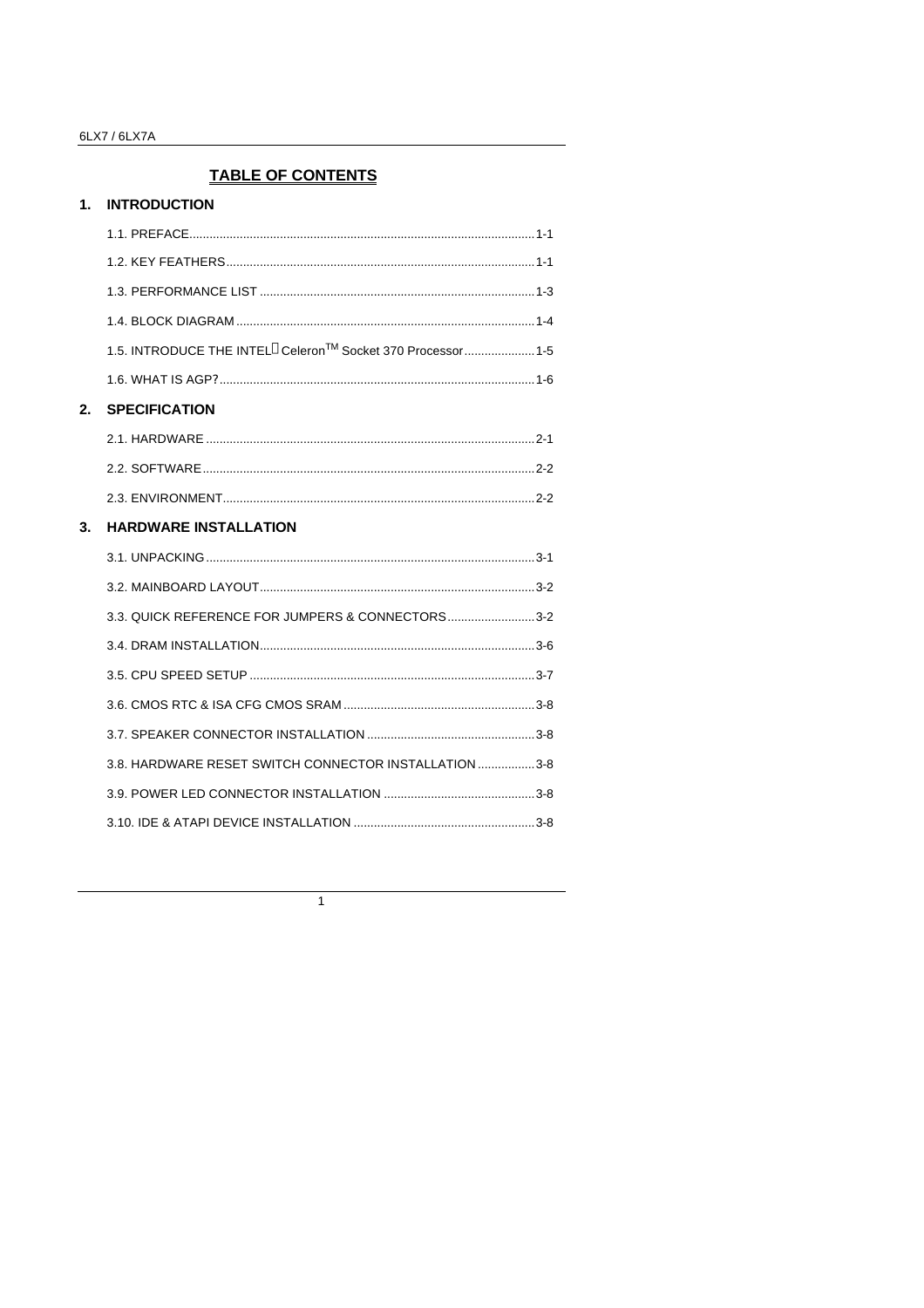|  | <b>Table Of Contents</b> |
|--|--------------------------|
|  |                          |

| 4. | <b>BIOS CONFIGURATION</b>                                  |
|----|------------------------------------------------------------|
|    |                                                            |
|    |                                                            |
|    |                                                            |
|    | 4.3.1. Main Menu                                           |
|    | 4.3.2. Status Page Setup Menu / Option Page Setup Menu 4-2 |
|    |                                                            |
|    |                                                            |
|    |                                                            |
|    |                                                            |
|    |                                                            |
|    |                                                            |
|    |                                                            |
|    |                                                            |
|    |                                                            |
|    |                                                            |
|    |                                                            |
|    |                                                            |
|    |                                                            |
|    | <b>APPENDIX A: Audio Driver Driver Installation</b>        |
|    |                                                            |

 $\overline{2}$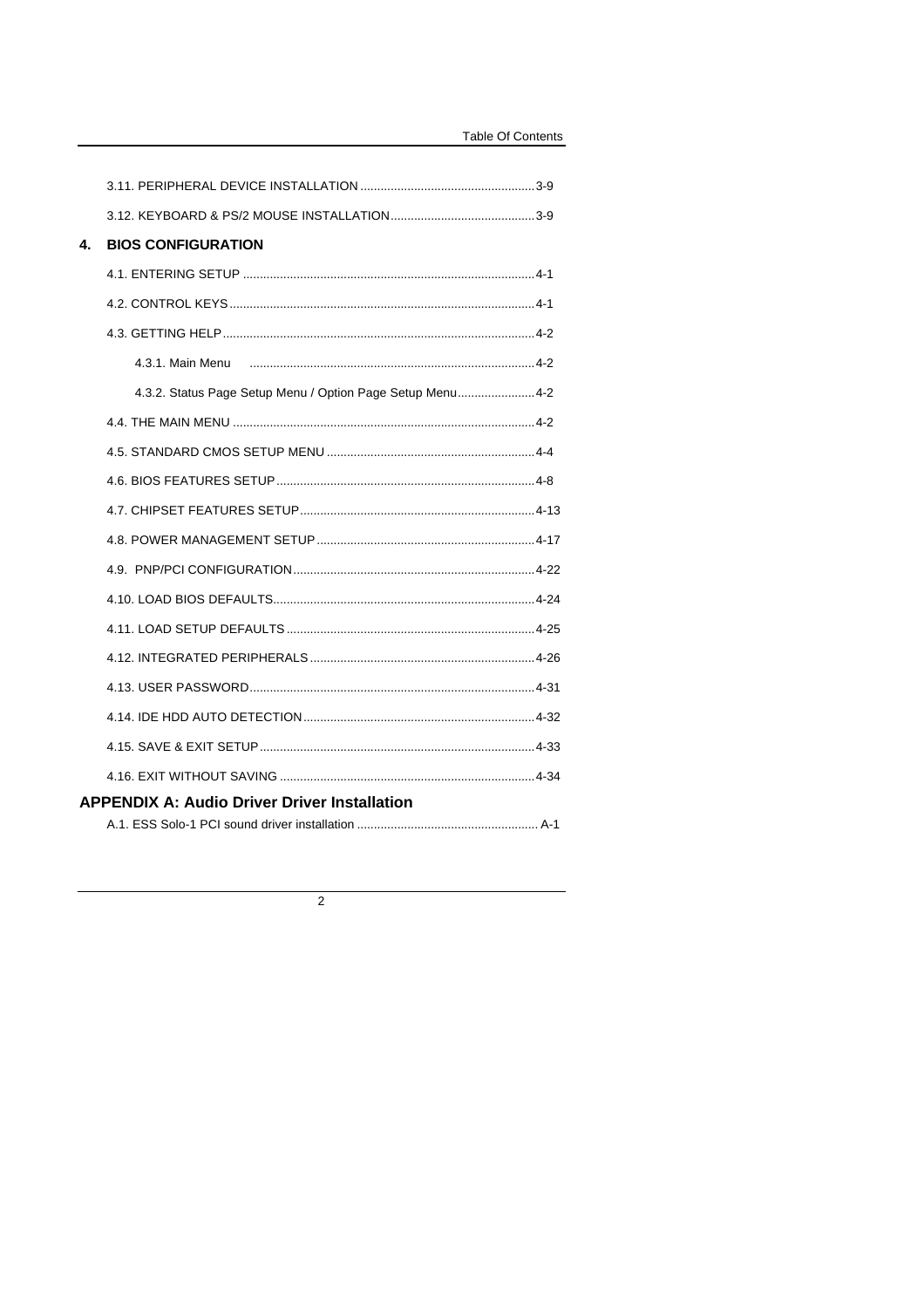6LX7 / 6LX7A

 $\overline{3}$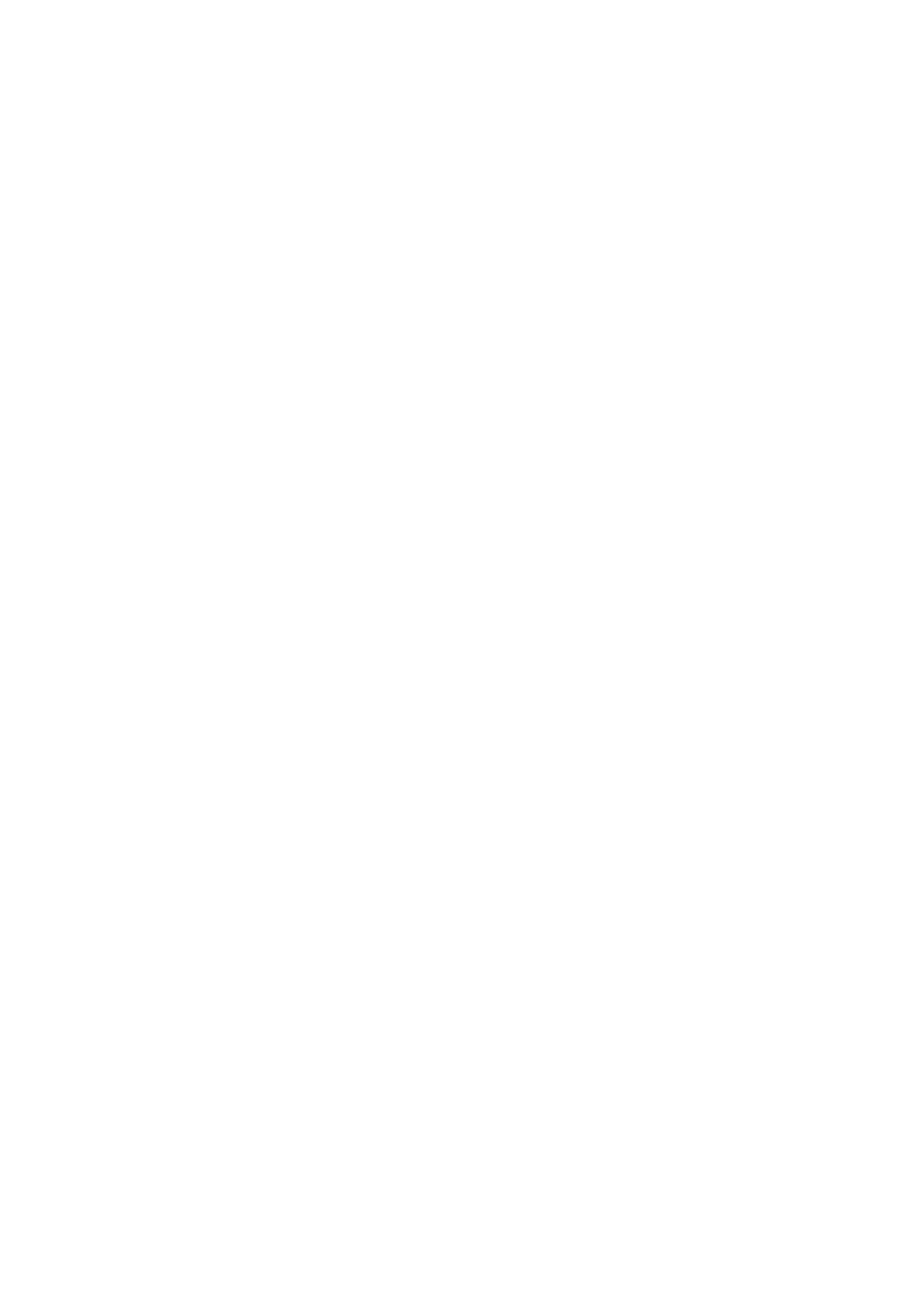## **1. INTRODUCTION**

#### **1.1. PREFACE**

Welcome to use the 6LX7/6LX7A motherboard. It is a Celeron<sup>™</sup> Socket 370 Processor based PC / AT compatible syst7Aem with AGP / PCI / ISA Bus, and has been designed to be the fastest PC / AT system. There are some new features allow you to operate the system with just the performance you want.

This manual also explains how to install the motherboard for operation, and how to set up your CMOS CONFIGURATION with BIOS SETUP program.

#### **1.2. KEY FEATURES**

- □ Intel Celeron<sup>™</sup> Socket 370 Processor based PC / AT compatible mainboard.
- □ Socket 370 Pins ZIF white socket on board.
- q Built-in PCI **ESS SOLO-1 ES1938S** audio chip (Optional).
- □ Supports Celeron<sup>™</sup> Socket 370 processor running at 366-566 MHz.
- q Intel 440LX chipset, Supports AGP / SDRAM / Ultra DMA/33 IDE / Keyboard and PS/2 Mouse Power On / ACPI features.
- □ Supports 3xDIMMs using 3.3V EDO or SDRAM DIMM module.
- □ Supports external Modem Ring-On on COMA & COMB and internal Modem Ring-On.
- q Supports EDO 16MB ~ 768 MB, SDRAM 16MB~384MB memory on board.
- □ Supports Wake-up on LAN.
- □ Supports ECC or Non-ECC type DRAM module.
- q 1xAGP slot, 4xPCI Bus slots, 2xISA Bus slots.
- □ Supports 2 channels Ultra DMA/33 IDE ports for 4 IDE Devices.
- □ Supports 1x Line in, 1x Line Out, 1x Micro in, 2x CD Line in, 1x GAME Port 1 x TEL. (Optional).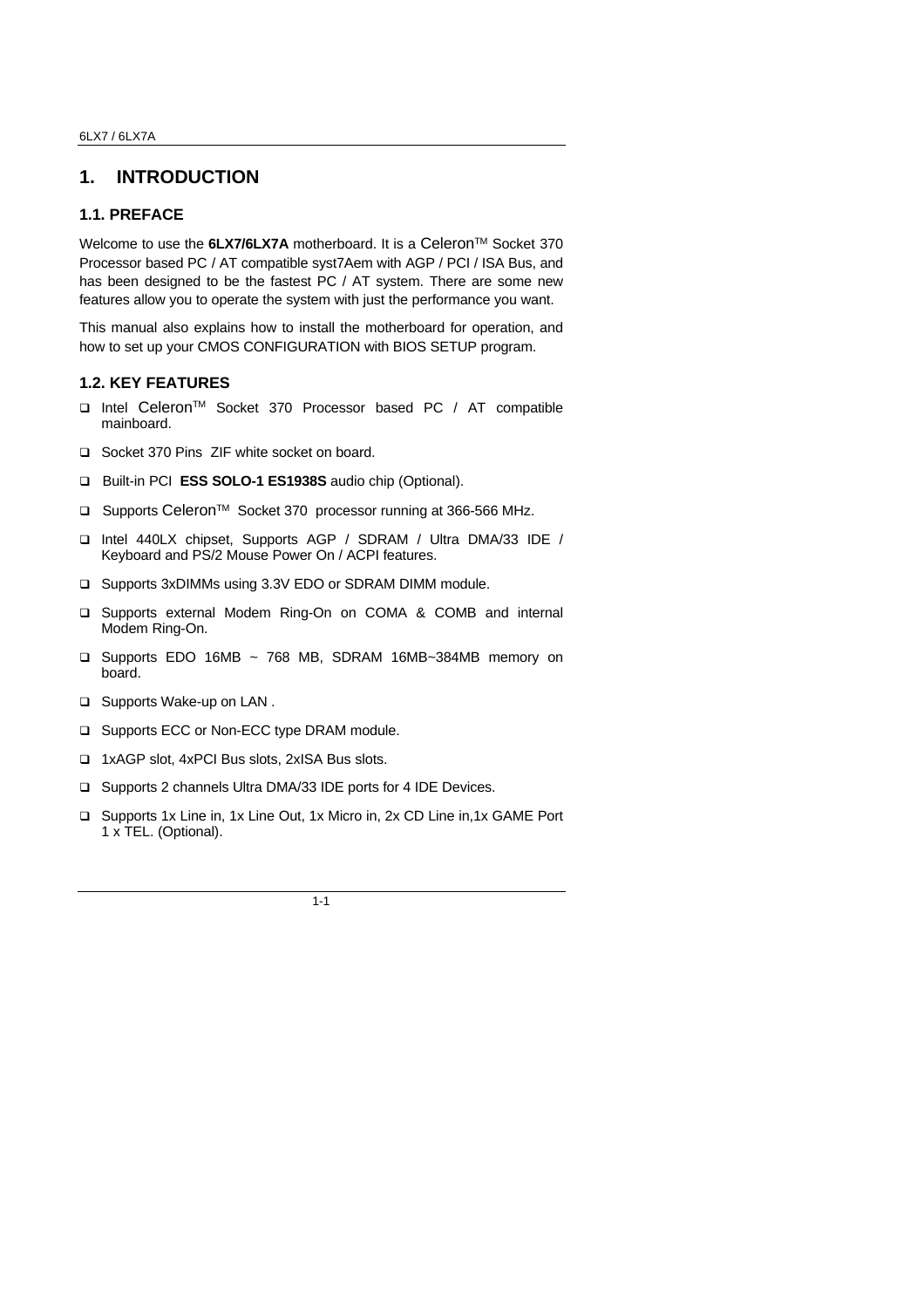- q Supports 2xCOM (16550), 1xLPT (EPP / ECP), 1x1.44MB Floppy port.
- □ Supports USB port & PS/2 Mouse/ Keyboard port.
- q Licensed AWARD BIOS, 2M bits FLASH RAM.
- q 30.5cm x 19 cm ATX SIZE form factor, 4 layers PCB.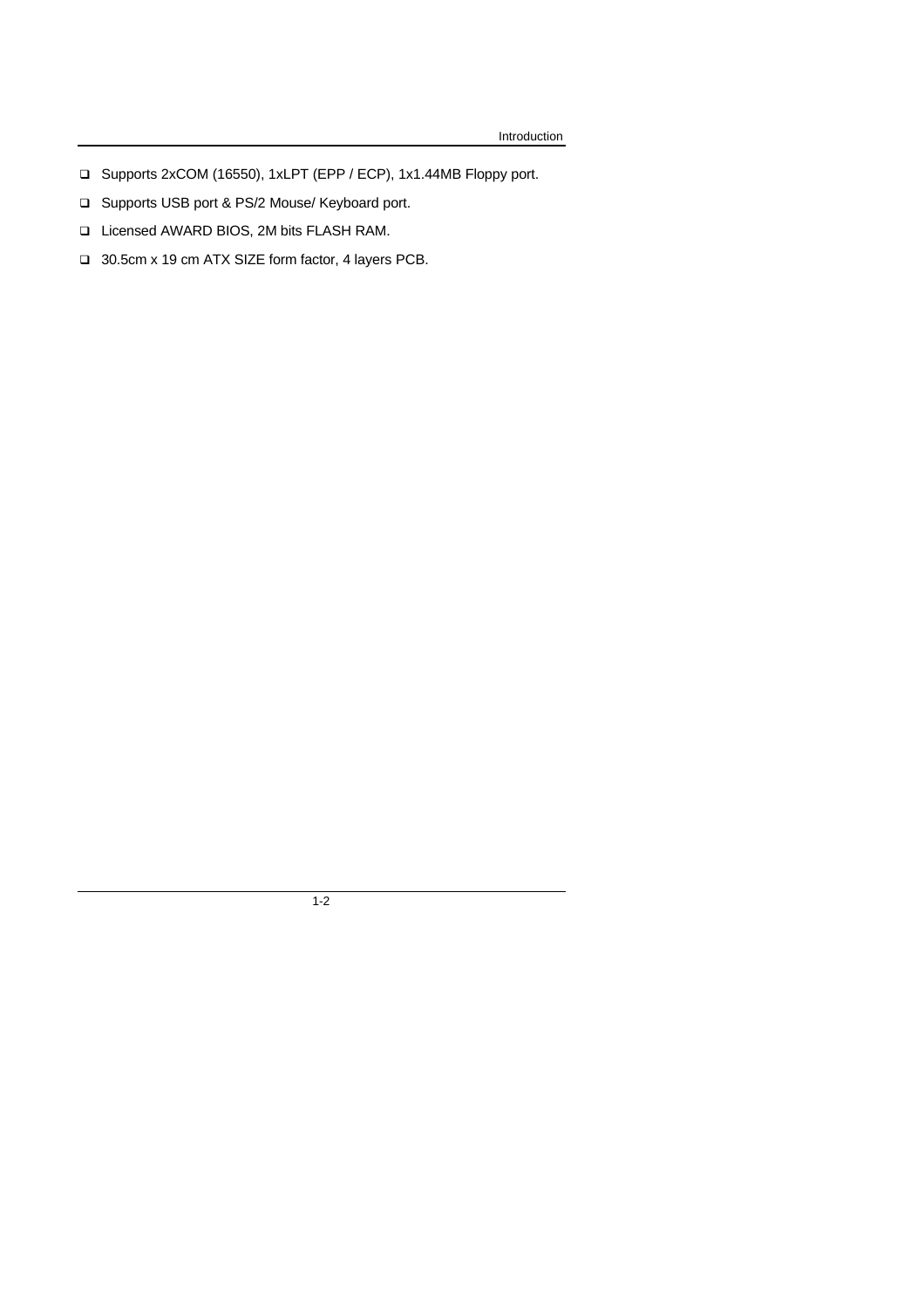#### **1.3. PERFORMANCE LIST**

The following performance data list is the testing results of some popular benchmark testing programs.

These data are just referred by users, and there is no responsibility for different testing data values gotten by users. (Different Hardware & Software configuration will result in different benchmark testing results.)

- CPU Intel<sup>®</sup> Celeron<sup>TM</sup> 366MHz Socket 370 processor
- DRAM (128x 1) MB SDRAM (LGS 72V66841CT7J)
- CACHE SIZE 128 KB included in CPU
- DISPLAY GA-630 AGP Display Card (16MB SGRAM)
- STORAGE Onboard IDE (Seagate ST34520A 7200RPM)
- O.S. Windows NT ™4.0 (SP4)
- DRIVER Display Driver at 1024 x 768 x 64k colors x 75Hz.

TRIONES Bus Master IDE Driver 3.70

| Processor                | Intel <sup>®</sup> Celeron <sup>™</sup> (Scoket 370)<br>366MHz (66x5.5) |
|--------------------------|-------------------------------------------------------------------------|
| Winbench99               |                                                                         |
| CPU mark32               | 705                                                                     |
| <b>Business Disk</b>     | 4330                                                                    |
| Hi-End Disk              | 10600                                                                   |
| <b>Business Graphics</b> | 173                                                                     |
| <b>Hi-End Graphics</b>   | 331                                                                     |
| <b>Winstone99</b>        |                                                                         |
| <b>Business</b>          | 26.8                                                                    |
| Hi-End                   | 24.3                                                                    |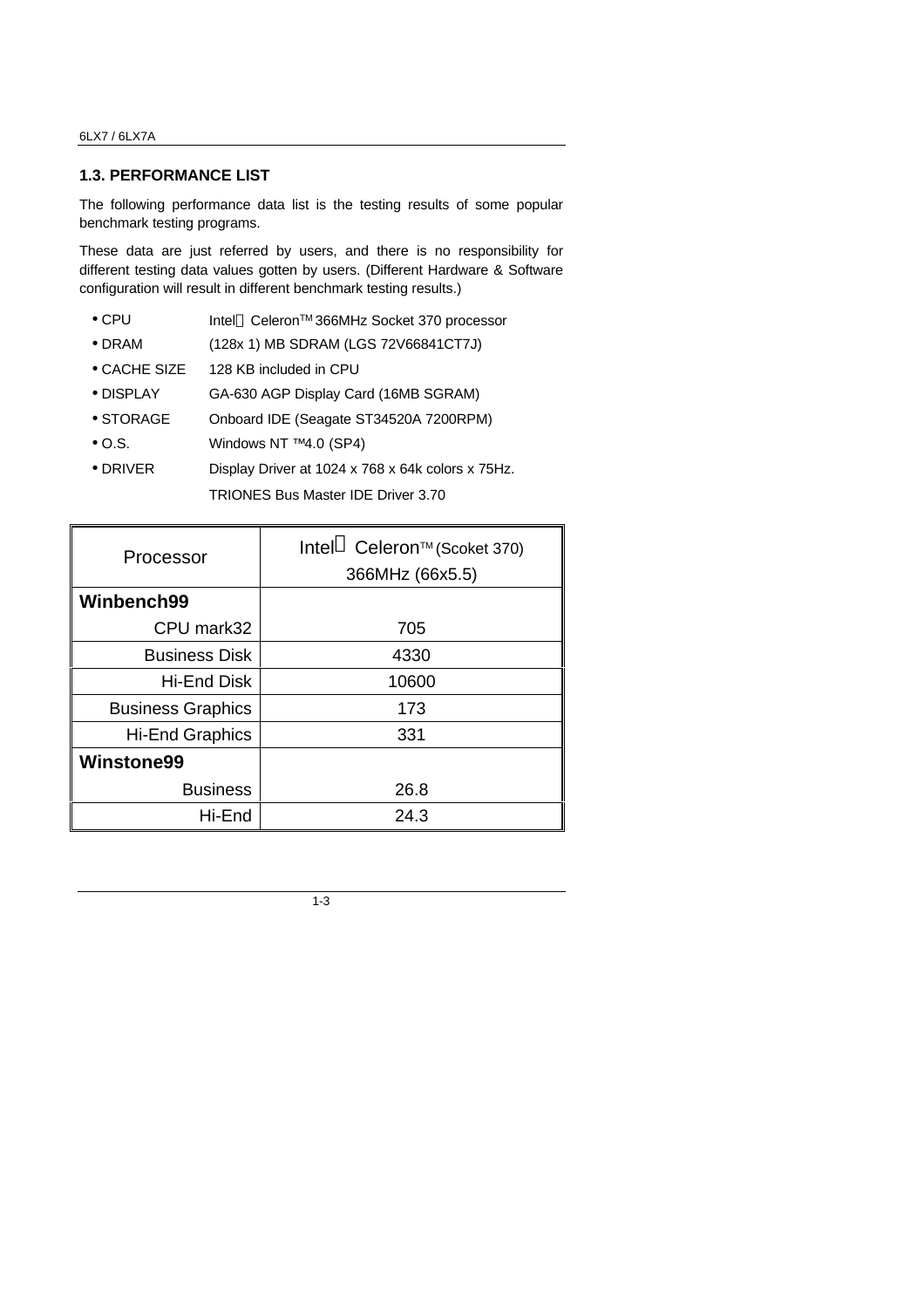Introduction

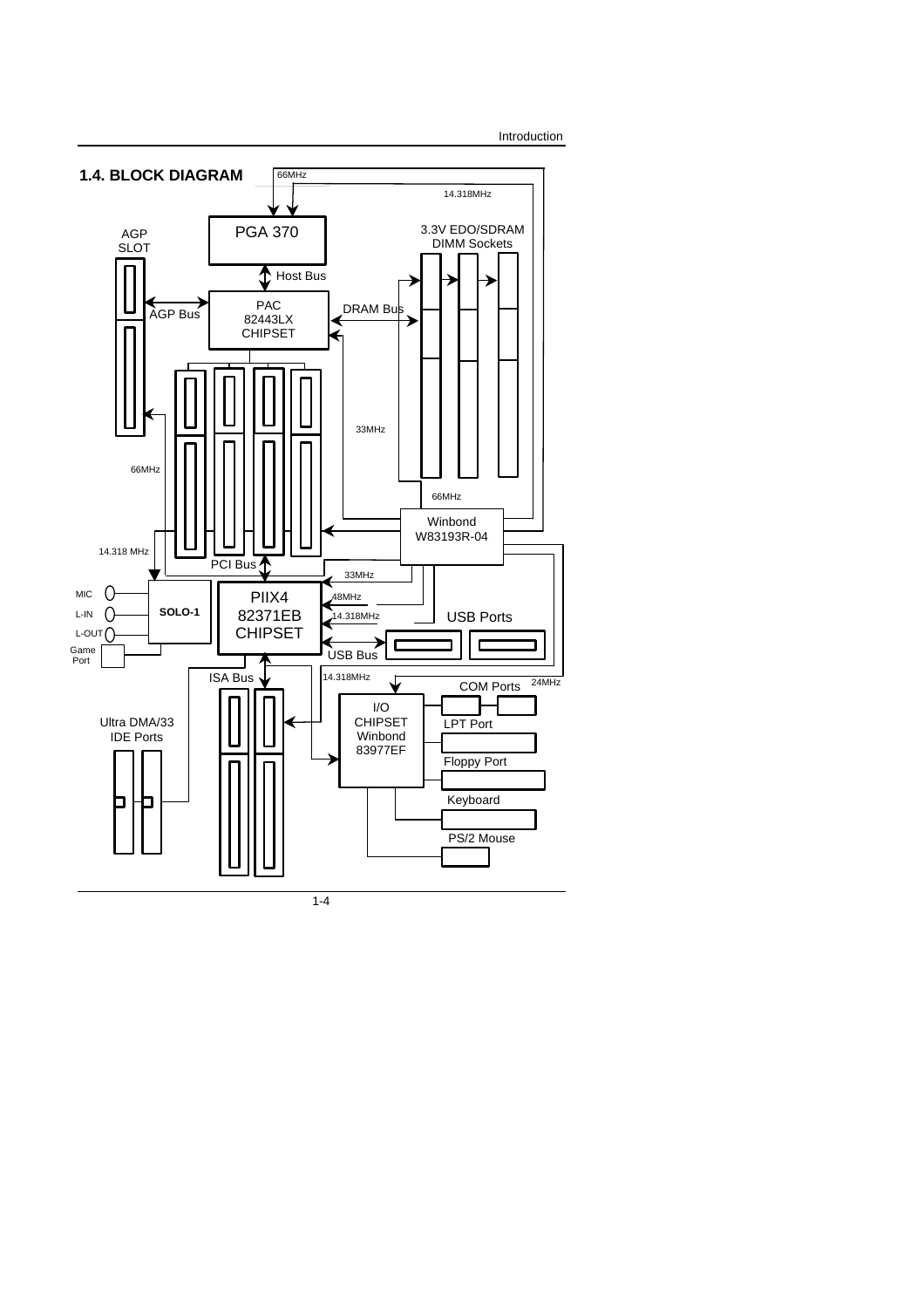# **1.5. INTRODUCE THE INTELâCeleronTM Socket 370 Processor**



Figure 1: INTEL<sup>®</sup> Celeron<sup>™</sup> Socket370 Processor



Figure 2: Heatsink / FAN & Heat sink support for Celeron™ Socket370 Processor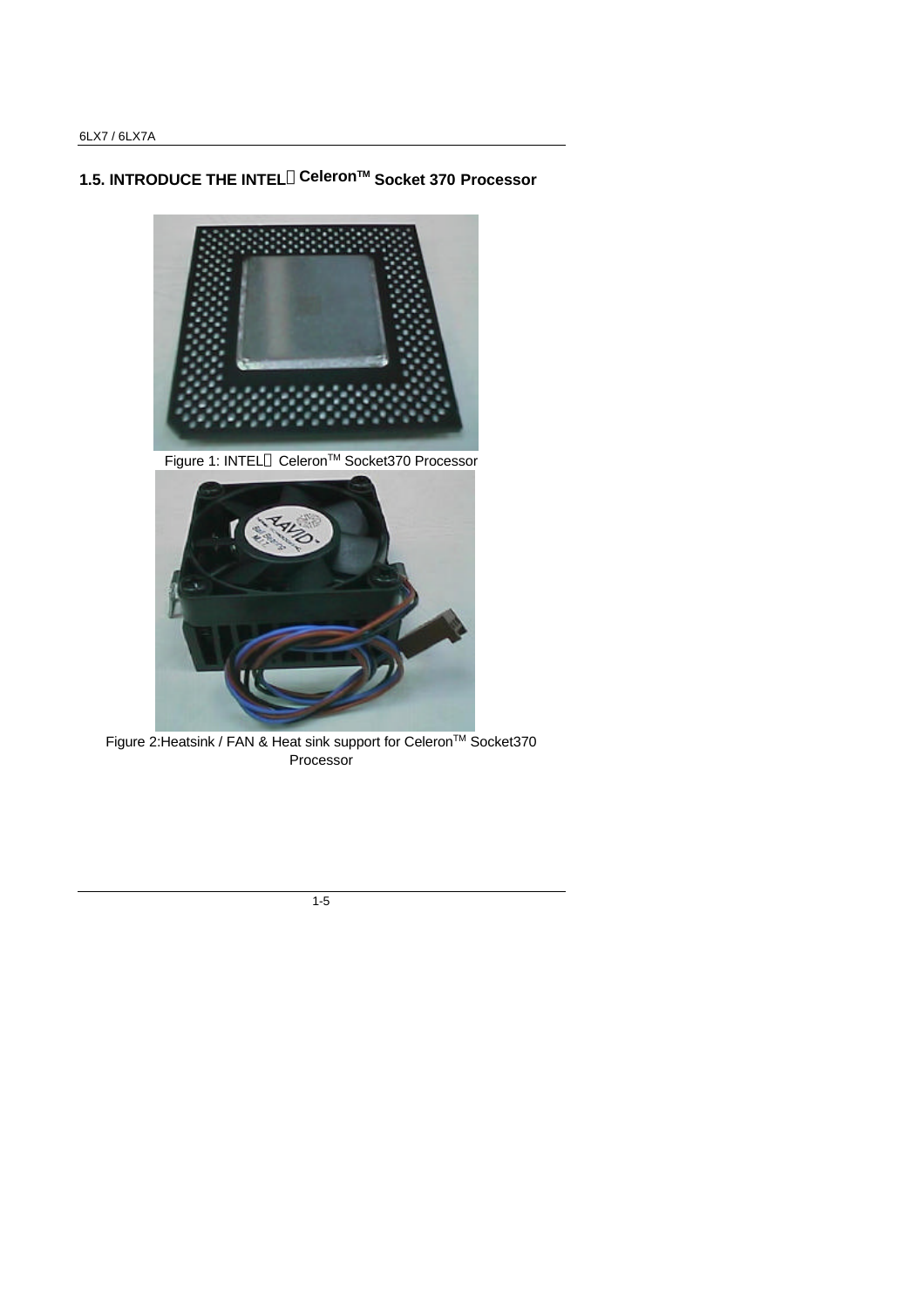Introduction



Figure 3:Boxed CeleronTM Socket370 Processor & Heat sink support

## **1.6 What is AGP?**

The Accelerated Graphics Port (AGP) is a new port on the Host-To-PCI bridge device that supports an AGP port. The main purpose of the AGP port is to provide fast access to system memory.

The AGP port can be used either as fast PCI port (32-bits at 66MHz vs.32- Bits at 33MHz) or as an AGP port which supports 2x data-rate, a read queue, and side band addressing. When the 2x-data rate is used the port can transmit data at 533MB/sec (66.6\*2\*4). The read-queue can be used to pipeline reads – removing the effects of the reads-latency. Side band addressing can be used to transmit the data address on a separate line in order to speed up the transaction.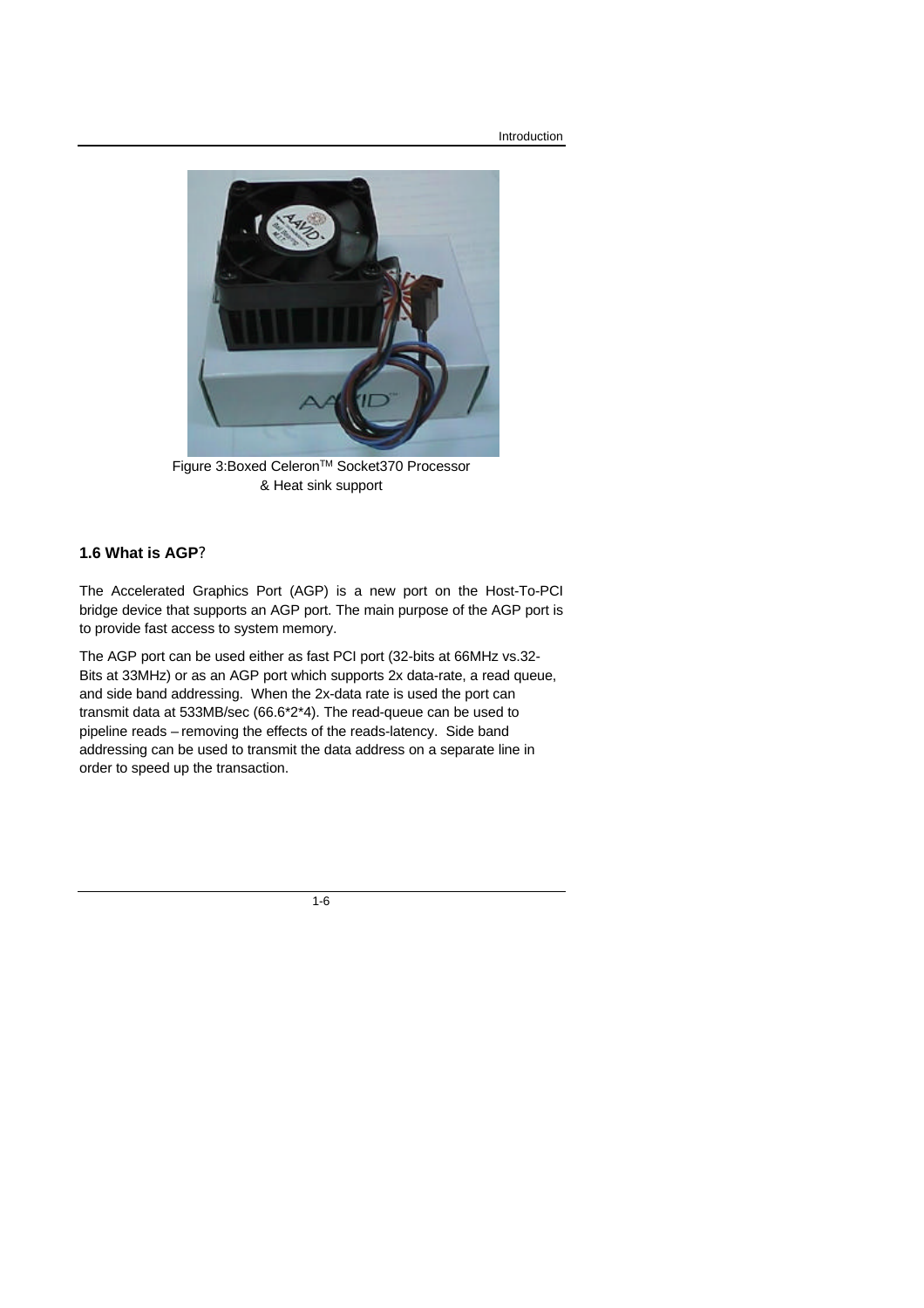## **2. SPECIFICATION**

## **2.1. HARDWARE**

| $\bullet$ CPU   | - Celeron™ Socket 370 366 - 566 MHz.<br>- 370 pins 66MHz socket on board.                                                                                                          |
|-----------------|------------------------------------------------------------------------------------------------------------------------------------------------------------------------------------|
| $\bullet$ SPEED | - 66MHz system speed.<br>- 66 MHz AGP bus speed. (2X mode 133MHz)<br>- 33 MHz PCI-Bus speed.<br>- 8 MHz AT bus speed.                                                              |
| • DRAM MEMORY   | - 3 banks 168 pins DIMM module sockets on board.<br>- Use 16 / 32 / 64 / 128 / 256 MB DIMM module<br>DRAM.<br>$-$ Supports EDO 16MB $\sim$ 768 MB,<br>SDRAM 16MB~384MB.            |
|                 | - Supports 3.3V EDO / SDRAM.<br>- Supports ECC or Non-ECC type DRAM.                                                                                                               |
| • CACHE MEMORY  | - 32 KB L1 cache memory included in CPU.<br>- 128 KB L2 cache memory (included in CPU).<br>- Supports DIB speed mode for L2 Cache.                                                 |
| • I/O BUS SLOTS | - 4 33MHz Master / Slave PCI-BUS.<br>$-2$ 8MHz 16 bits ISA BUS.<br>$-166$ MHz / 133MHz AGP bus.                                                                                    |
| • IDE PORTS     | - 2 Ultra DMA 33 Bus Master IDE channels onboard.<br>(Using IRQ14,15)<br>- Support Mode 3,4 IDE & ATAPI CD - ROM.                                                                  |
| • I/O PORTS     | - Supports 2 16550 COM ports.<br>- Supports 1 EPP/ECP LPT port.<br>$-$ Supports 1 1.44 / 2.88 MB Floppy port.<br>- Supports 2 USB ports.<br>- Supports PS/2 Mouse & PS/2 Keyboard. |
|                 |                                                                                                                                                                                    |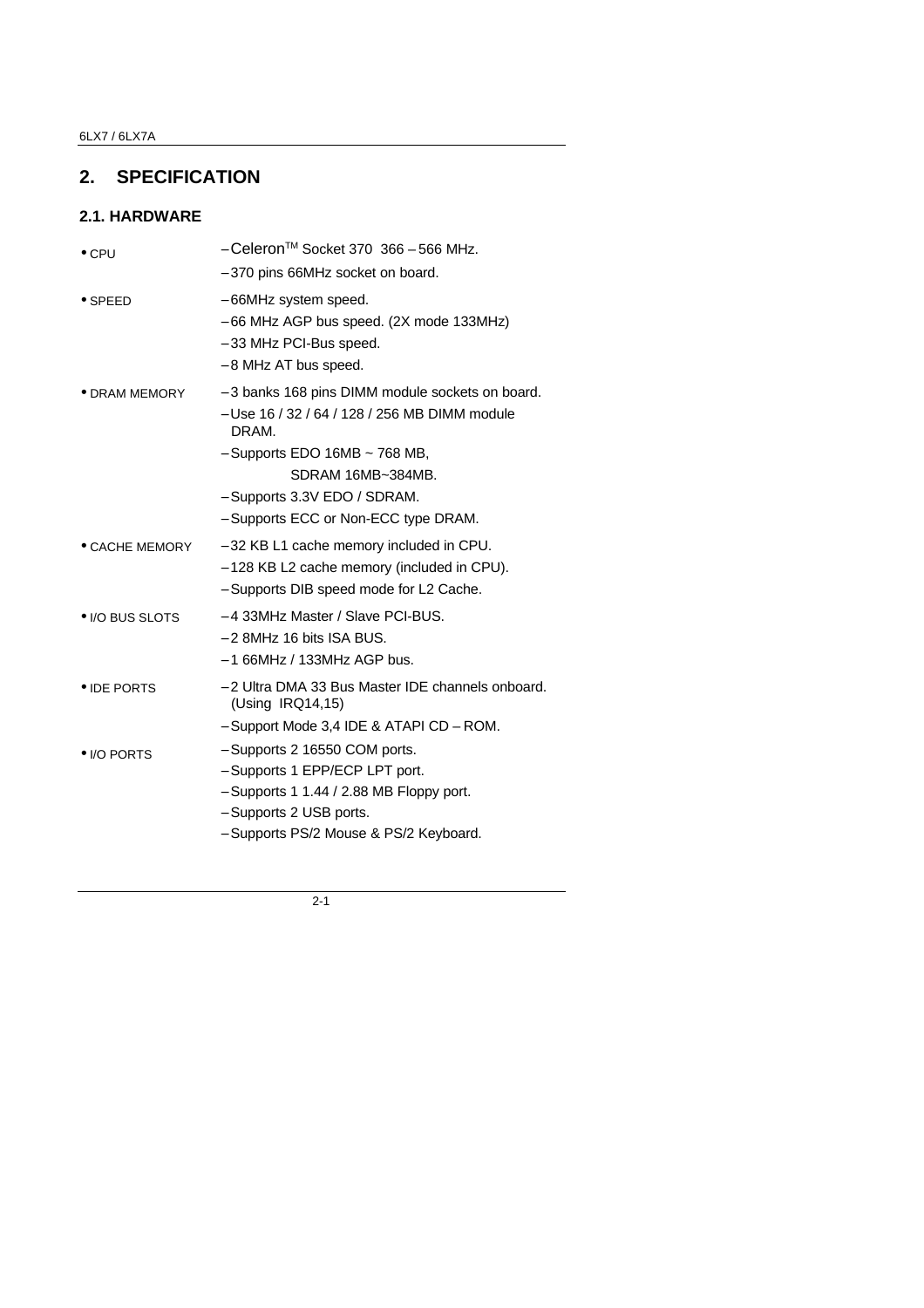## Specification

| • Audio Ports<br>(Optional)        | $-1x$ Line in<br>- 1x Line out<br>- 1x Micro in<br>- 1x Game Port                                                                                        |
|------------------------------------|----------------------------------------------------------------------------------------------------------------------------------------------------------|
|                                    | $-2x$ CD Line in<br>$-1x$ TEL                                                                                                                            |
| • GREEN FUNCTION                   | - Suspend mode support.<br>- Green switch & Green LED support.<br>- IDE & Display power down support.<br>- Monitor all IRQ / DMA / Display / I/O events. |
| $\bullet$ BIOS                     | - 2M bits FLASH RAM.<br>- Supports Plug & Play, DMI Function.                                                                                            |
| • DIMENSION                        | - ATX Form Factor, 4 layers PCB.                                                                                                                         |
| <b>2.2. SOFTWARE</b>               |                                                                                                                                                          |
| $\bullet$ DRIVER<br>$\bullet$ BIOS | - Intel Bus Master IDE Driver. (UUCD)<br>- Licensed AWARD BIOS.<br>- AT CMOS Setup, BIOS / Chipset Setup, Green<br>Setup, Hard Disk Utility included.    |
| $\bullet$ O.S.                     | - Operation with MS-DOS <sup>®</sup> , Windows <sup>®</sup> 95,<br>Windows <sup>®</sup> 98, WINDOWS NT <sup>TM</sup> OS/2, NOVELL<br>and SCO UNIX.       |
| <b>2.3. ENVIRONMENT</b>            |                                                                                                                                                          |
| • Ambient Temp.                    | $-0$ °C to +50°C (Operating).                                                                                                                            |

- Relative Hum. 0 to +85% (Operating).
- Altitude − 0 to 10,000 feet (Operating).
- Vibration  $-0$  to 1,000 Hz.
- Electricity − 4.9 V to 5.2 V. (Max. 20A current at 5V.)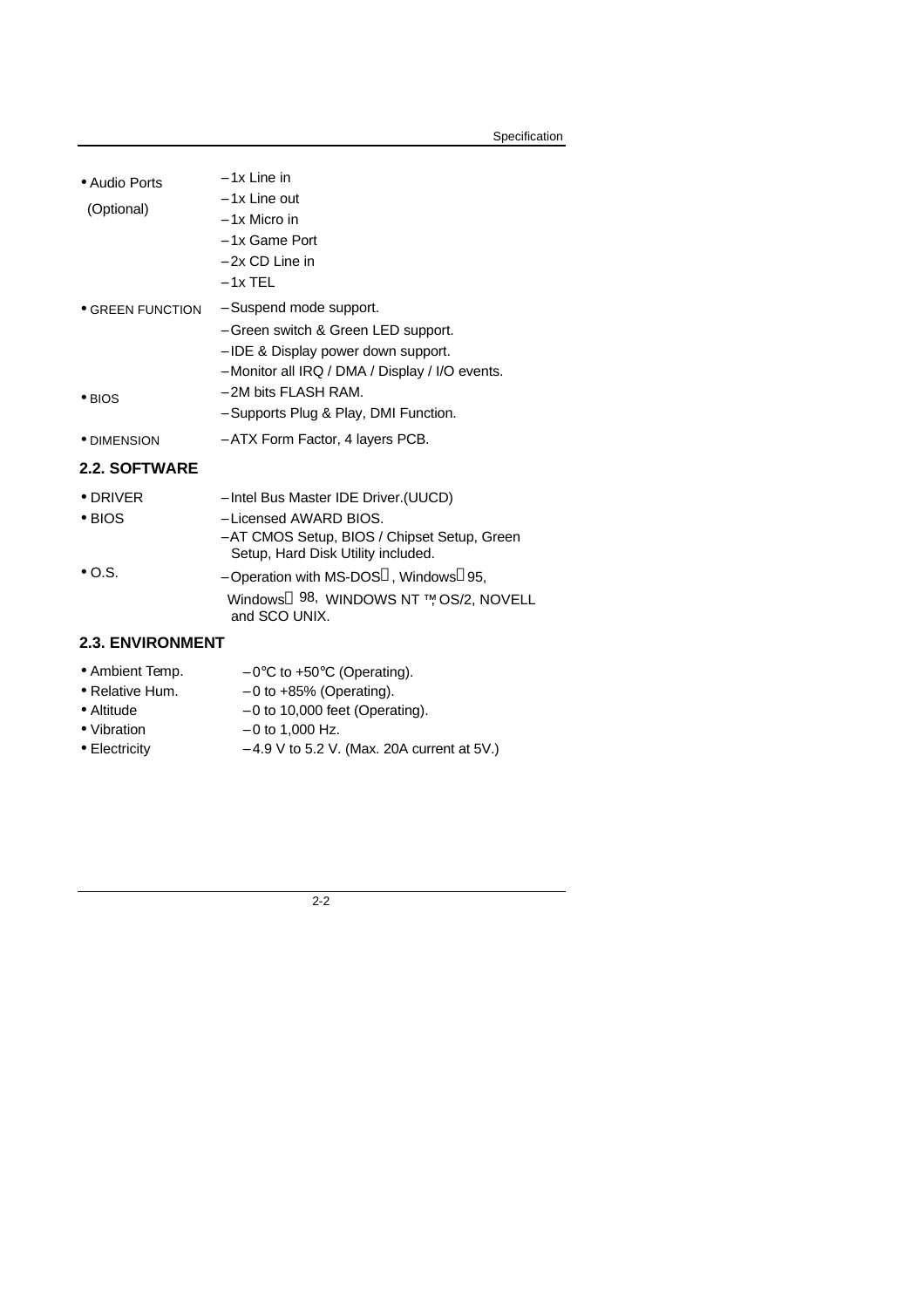## **3. HARDWARE INSTALLATION**

## **3.1. UNPACKING**

The main board package should contain the following:

- The **6LX7/6LX7A** main board.
- The Retention Mechanism & Attach Mount
- USER'S MANUAL for main board.
- Cable set for IDE, Floppy devices.
- Diskettes or CDs for mainboard Utility.

The main board contains sensitive electric components, which can be easily damaged by static electricity, so the main board should be left in its original packing until it is installed.

Unpacking and installation should be done on a grounded anti-static mat. The operator should be wearing an anti static wristband, grounded at the same point as the anti-static mat.

Inspect the main board carton for obvious damage. Shipping and handling may cause damage to your board. Be sure there are no shipping and handling damages on the board before proceeding.

After opening the main board carton, extract the system board and place it only on a grounded anti-static surface component side up. Again inspect the board for damage. Press down on all of the socket IC's to make sure that they are properly seated. Do this only on with the board placed on a firm flat surface.

#### **MIDO NOT APPLY POWER TO THE BOARD IF IT HAS BEEN DAMAGED.**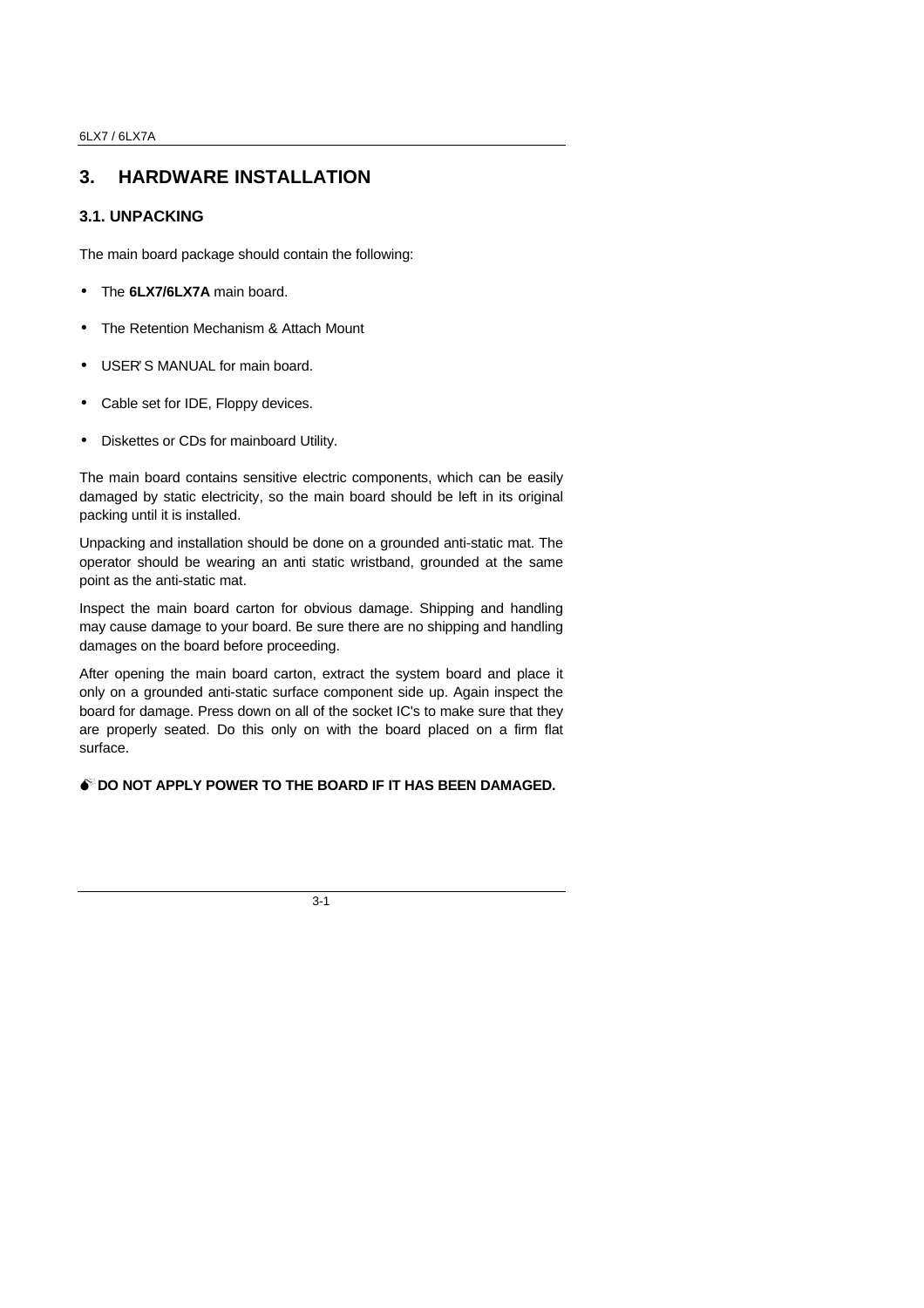## **3.2. MAINBOARD LAYOUT**



×Figure 3.1ÿ

## **3.3. QUICK REFERENCE FOR JUMPERS & CONNECTORS**

| ♦ I/O Ports Connector |                                                  |
|-----------------------|--------------------------------------------------|
| <b>USB</b>            | USB port.                                        |
| IDE <sub>1</sub>      | For Primary IDE port.                            |
| IDE <sub>2</sub>      | For Secondary IDE port.                          |
| PS/2                  | For PS/2 Keyboard and Mouse port.                |
| Floppy                | For Floppy port.                                 |
| COM <sub>B</sub>      | For Serial port2 (COM B).                        |
| COM A                 | For Serial port1 (COM A).                        |
| GAME & Audio          | For GAME & MIC LINE-IN, LINE-OUT Port(Optional). |
| Power 1               | For ATX Power Connector.                         |
| <b>LPT</b>            | For LPT port.                                    |

 $\triangleleft$  Socket 370

For CeleronTM Socket 370 Processor installed

| ♦ J1 : CPU cooling FAN Power Connector |          |
|----------------------------------------|----------|
| Pin No.                                | Function |
|                                        | GND.     |
|                                        | $+12V$ . |
|                                        | Signal.  |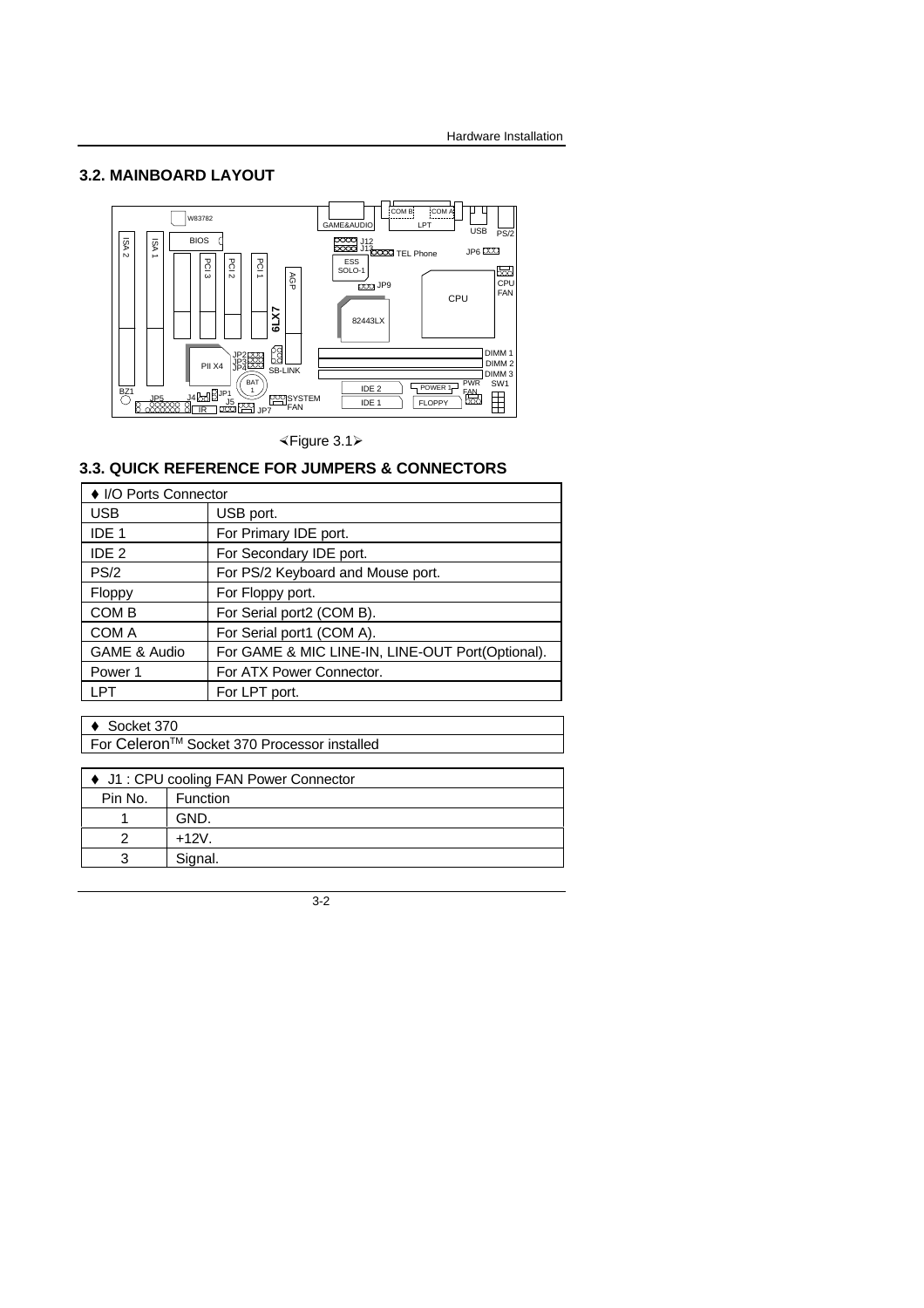## 6LX7 / 6LX7A

| ♦ JP6 : Keyboard Power On Selection |                            |
|-------------------------------------|----------------------------|
| Pin No.                             | Function                   |
| $1 - 2$                             | Enable Keyboard power on.  |
| $2 - 3$                             | Disable Keyboard power on. |

| ♦ JP7 : Wake on LAN Connector |                 |
|-------------------------------|-----------------|
| Pin No.                       | <b>Function</b> |
|                               | $+5VSB.$        |
|                               | GND.            |
| ?                             | CTRL-Signal.    |

| ♦ J4 : Internal Modem Ring On |                 |
|-------------------------------|-----------------|
| Pin No.                       | <b>Function</b> |
|                               | Signal.         |
|                               | GND.            |
|                               |                 |

| ♦ IR: INFRARED Connector |                 |
|--------------------------|-----------------|
| Pin No.                  | <b>Function</b> |
|                          | IR DATA OUTPUT. |
| 2                        | GND.            |
| 3                        | IR DATA INPUT.  |
|                          | NC.             |
| 5                        | POWER (i)       |

| ♦ J2: Power FAN Connector |          |  |
|---------------------------|----------|--|
| Pin No.                   | Function |  |
|                           | GND.     |  |
|                           | $+12V$ . |  |
| ว                         | Signal.  |  |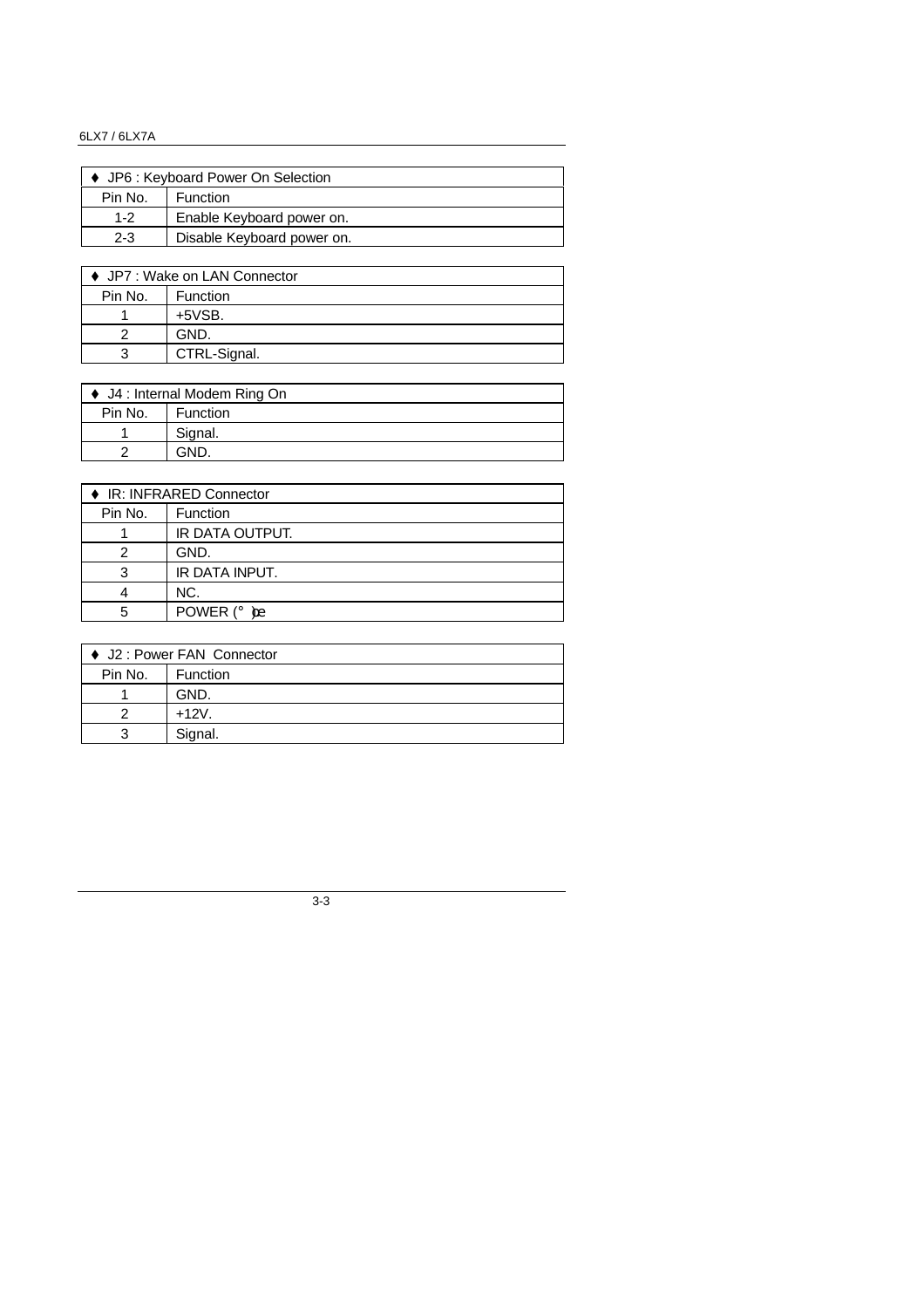Hardware Installation

| ♦ J3 : SYSTEM FAN Connector |                 |  |
|-----------------------------|-----------------|--|
| Pin No.                     | <b>Function</b> |  |
|                             | GND.            |  |
|                             | $+12V.$         |  |
|                             | Signal.         |  |

| ♦ JP1 : CASE Open (Optional) |                 |  |
|------------------------------|-----------------|--|
| Pin No.                      | <b>Function</b> |  |
|                              | Signal.         |  |
|                              | GND.            |  |

| ◆ J5 : Clear CMOS |                         |  |
|-------------------|-------------------------|--|
| Pin No.           | <b>Function</b>         |  |
|                   | 1-2 Short   Clear CMOS. |  |
| 2-3 Short         | Normal.                 |  |

| ♦ JP9 : Onboard Sound Function Connector (Optional) |                                 |  |  |
|-----------------------------------------------------|---------------------------------|--|--|
| Pin No.                                             | <b>Function</b>                 |  |  |
| 1-2 Short                                           | Enabled Onboard Sound Function. |  |  |
| Disabled Onboard Sound Function.<br>2-3 Short       |                                 |  |  |
|                                                     |                                 |  |  |

| ♦ JP10 : TEL: The Connector is for Modem with internal Voice connector |            |  |  |
|------------------------------------------------------------------------|------------|--|--|
| Pin No.                                                                | Function   |  |  |
|                                                                        | Signal     |  |  |
|                                                                        | <b>GND</b> |  |  |
| З                                                                      | GND        |  |  |
|                                                                        | Signal     |  |  |

| ♦ SB-LINK : For PCI Audio / Sound Card use only (Optional) |            |  |  |
|------------------------------------------------------------|------------|--|--|
| Pin No.                                                    | Function   |  |  |
|                                                            | Signal     |  |  |
|                                                            | <b>GND</b> |  |  |
| З                                                          | NC.        |  |  |
|                                                            | Signal     |  |  |
| 5                                                          | <b>GND</b> |  |  |
| 6                                                          | Signal     |  |  |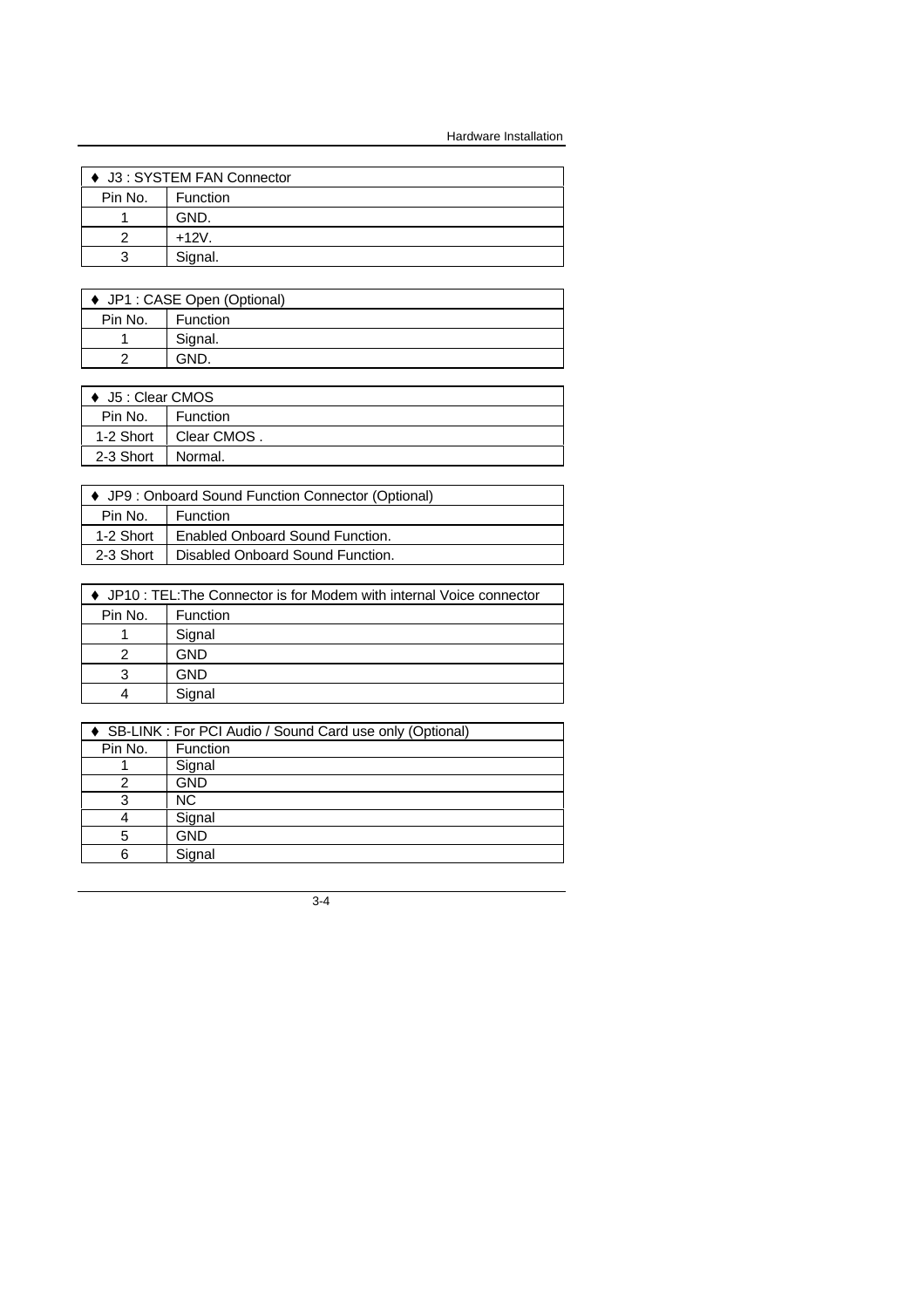#### 6LX7 / 6LX7A

| ♦ J12 :CD Audio Line-in Connector (Optional) |            |  |  |
|----------------------------------------------|------------|--|--|
| Pin No                                       | Function   |  |  |
|                                              | Right      |  |  |
|                                              | GND        |  |  |
|                                              | <b>GND</b> |  |  |
|                                              | Left       |  |  |

| ♦ J13 : CD Audio Line-in Connector (Optional) |                 |  |
|-----------------------------------------------|-----------------|--|
| Pin No                                        | <b>Function</b> |  |
|                                               | GND             |  |
|                                               | Right           |  |
|                                               | GND             |  |
|                                               | _eft            |  |

## **JP5 : 2\*11PIN Jumper**



PW : Soft Power Connector



On – Off : For POWER ON or Suspend IN / OUT. On 4 sec : For POWER OFF before VGA Enable or CMOS setup select "delay 4sec." For POWER OFF mode.

RE : Reset Switch

Open: Normal Operation Short: For Hardware Reset System

P+P− P−: Power LED

$$
1\bigcirc\bigcirc\bigcirc
$$

PIN 1: anode (+) PIN 2: cathode (−) PIN 3: cathode (−)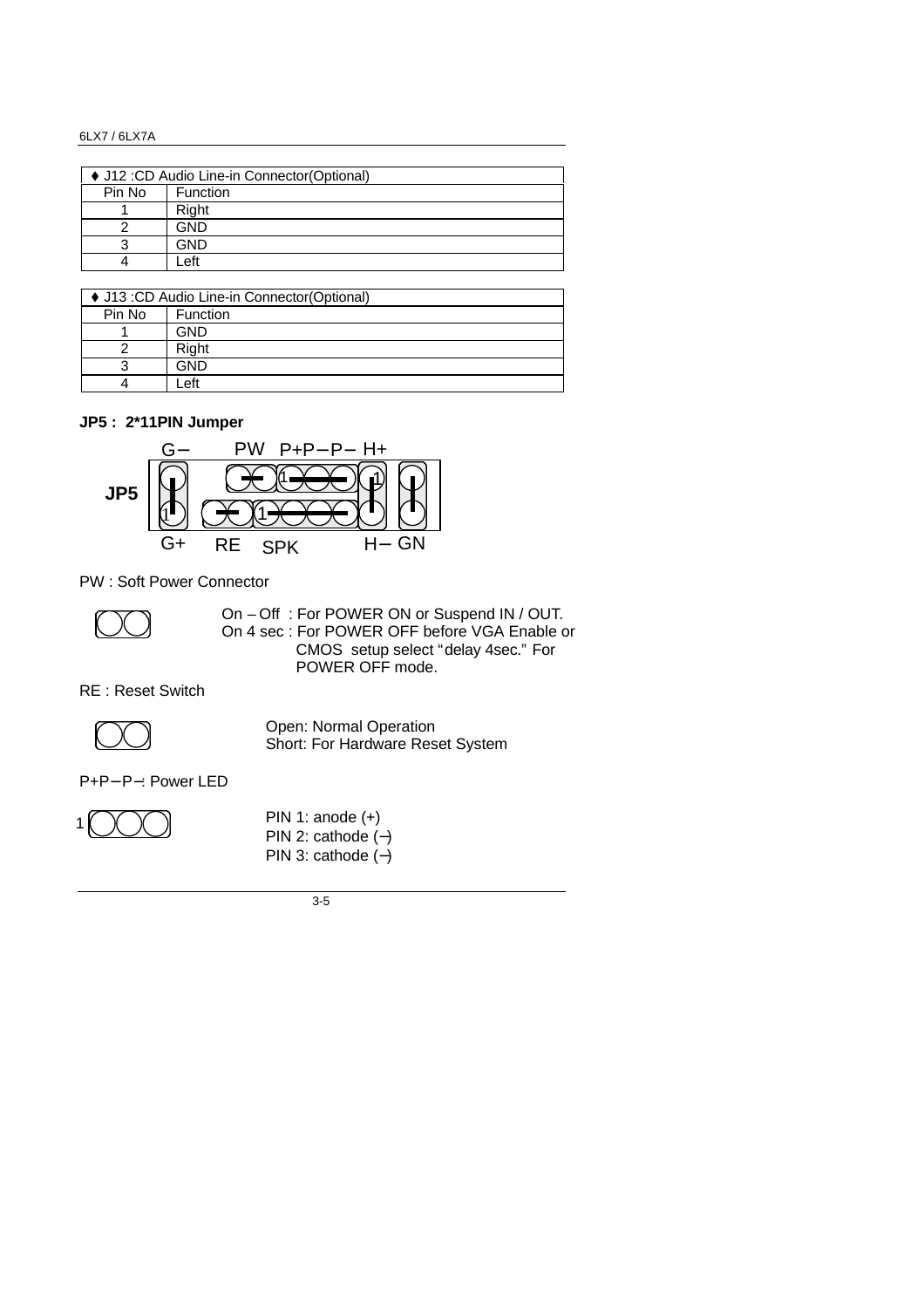SPK: Speaker Connector

$$
\begin{array}{c}\n\uparrow \\
\hline\n\end{array}
$$

PIN 1: VCC PIN 2: NC PIN 3: NC PIN 4: Data

HD: IDE Hard Disk Active LED

1

PIN 1: LED anode (+) PIN 2: LED cathode (−)

GN: Green Switch



Open: Normal operation Short: Entering Green Mode

GD: Green Function Active LED



PIN 1: LED athode (+) PIN 2: LED cathode (−)

## **3.4. DRAM INSTALLATION**

The main board can be installed with 16 / 32 / 64 / 128 / 256 MB 168 pins DIMM module DRAM, and the DRAM speed must be 67~100 MHz for SDRAM when system bus speed is set to 66MHz. The DRAM memory system on main board consists of bank 0, 1& bank 2.

Since 168 pins DIMM module is 64 bits width, therefore 1 piece of DIMM module may match a 64 bits system. The total memory size is 16 MB ~ 384MB SDRAM, EDO DRAM size is 16MB ~ 768MB. The DRAM installation position refer to Figure 3.1, and notice the Pin 1 of DIMM module must match with the Pin 1 of DIMM socket. Insert the DRAM DIMM module into the DIMM socket at Vertical angle. If there is a wrong direction of Pin 1, the DRAM DIMM module could not be inserted into socket completely.

 $\overline{3.6}$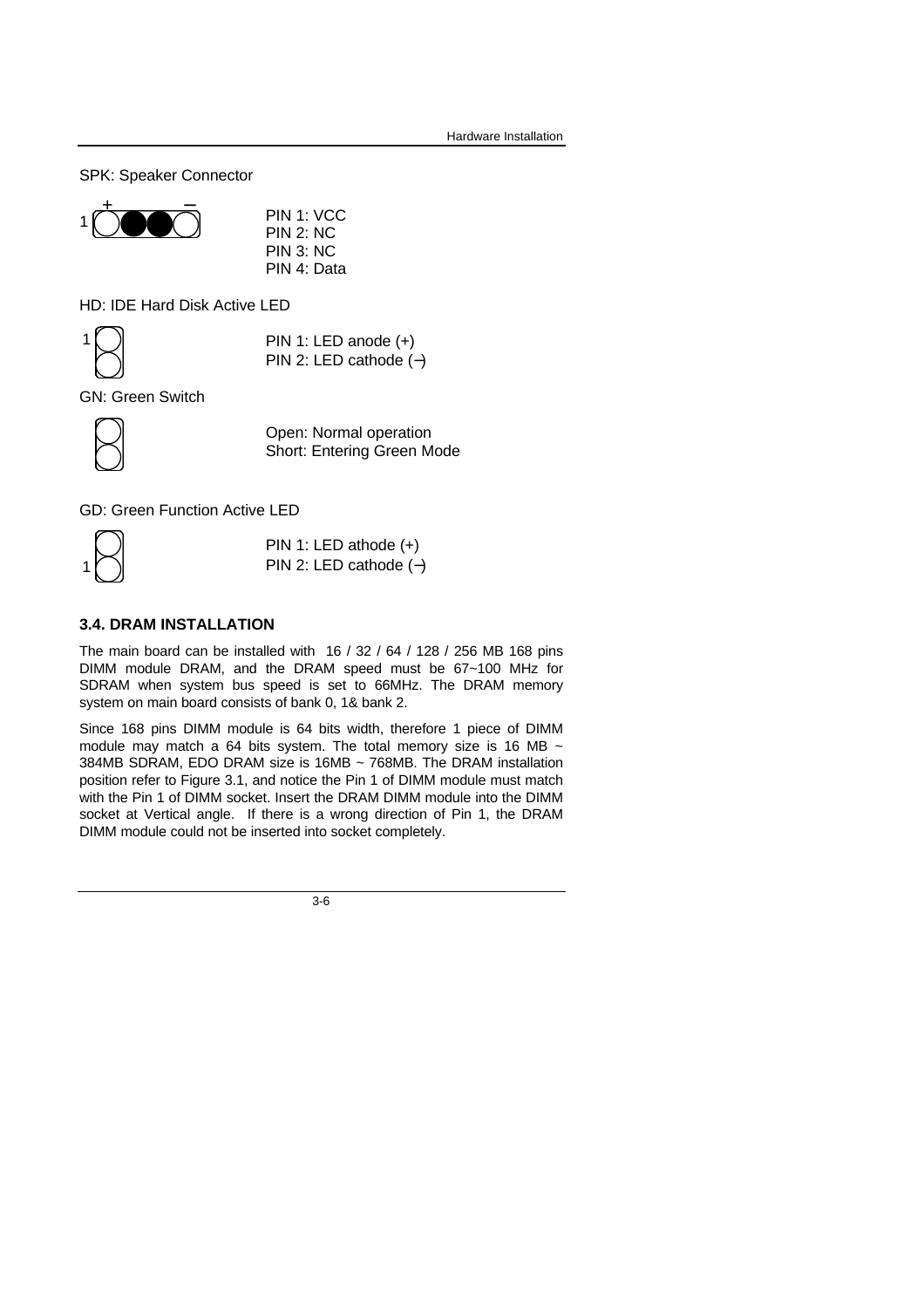## **3.5. CPU SPEED SETUP**

The system bus speed can be selectable between 66.6MHz. The user can select the system bus speed (JP2,JP3,JP4) and change the DIP SWITCH **(SW)** selection to set up the CPU speed for 366 - 566MHz processor.

 $\bullet$ <sup>\*</sup> The CPU speed must match with the frequency RATIO. It will cause **system hanging up if the frequency RATIO is higher than CPU's.**

| <b>FREQ. RATIO</b> | <b>DIP SWITCH (SW)</b> |                 |                 |            |  |
|--------------------|------------------------|-----------------|-----------------|------------|--|
|                    | SW <sub>1</sub>        | SW <sub>2</sub> | SW <sub>3</sub> | SW4        |  |
| X 4.5              | <b>OFF</b>             | ON              | <b>OFF</b>      | ON         |  |
| X <sub>5</sub>     | ON                     | <b>OFF</b>      | <b>OFF</b>      | ON         |  |
| X <sub>5.5</sub>   | OFF                    | <b>OFF</b>      | <b>OFF</b>      | ON         |  |
| $X_6$              | ON                     | ON              | ON              | <b>OFF</b> |  |
| X 6.5              | <b>OFF</b>             | ON              | ON              | <b>OFF</b> |  |
| X <sub>7</sub>     | ON                     | <b>OFF</b>      | ON              | <b>OFF</b> |  |
| X 7.5              | <b>OFF</b>             | <b>OFF</b>      | ON              | <b>OFF</b> |  |
| X8                 | ON                     | <b>ON</b>       | <b>OFF</b>      | <b>OFF</b> |  |
| X 8.5              | <b>OFF</b>             | ON              | <b>OFF</b>      | <b>OFF</b> |  |
| X <sub>9</sub>     | ON                     | <b>OFF</b>      | <b>OFF</b>      | <b>OFF</b> |  |
| X 9.5              | OFF                    | OFF             | <b>OFF</b>      | <b>OFF</b> |  |

 $\bullet^*$ **JP2, JP3, JP4** (Select the system speed; 66.6 / 75 / 83 MHz)

| <b>MAIN CLOCK</b> | JP <sub>2</sub> | JP3     | JP4     |
|-------------------|-----------------|---------|---------|
| 66MHz             | $2 - 3$         | $2 - 3$ | $2 - 3$ |
| 75MHz             | $2 - 3$         | $1 - 2$ | $2 - 3$ |
| 83MHz             | $1 - 2$         | $2 - 3$ | $1 - 2$ |

 ♦Note: It' s strongly recommended that set the system speed according to your hardware configuration: CPU, SDRAM, Cards, etc.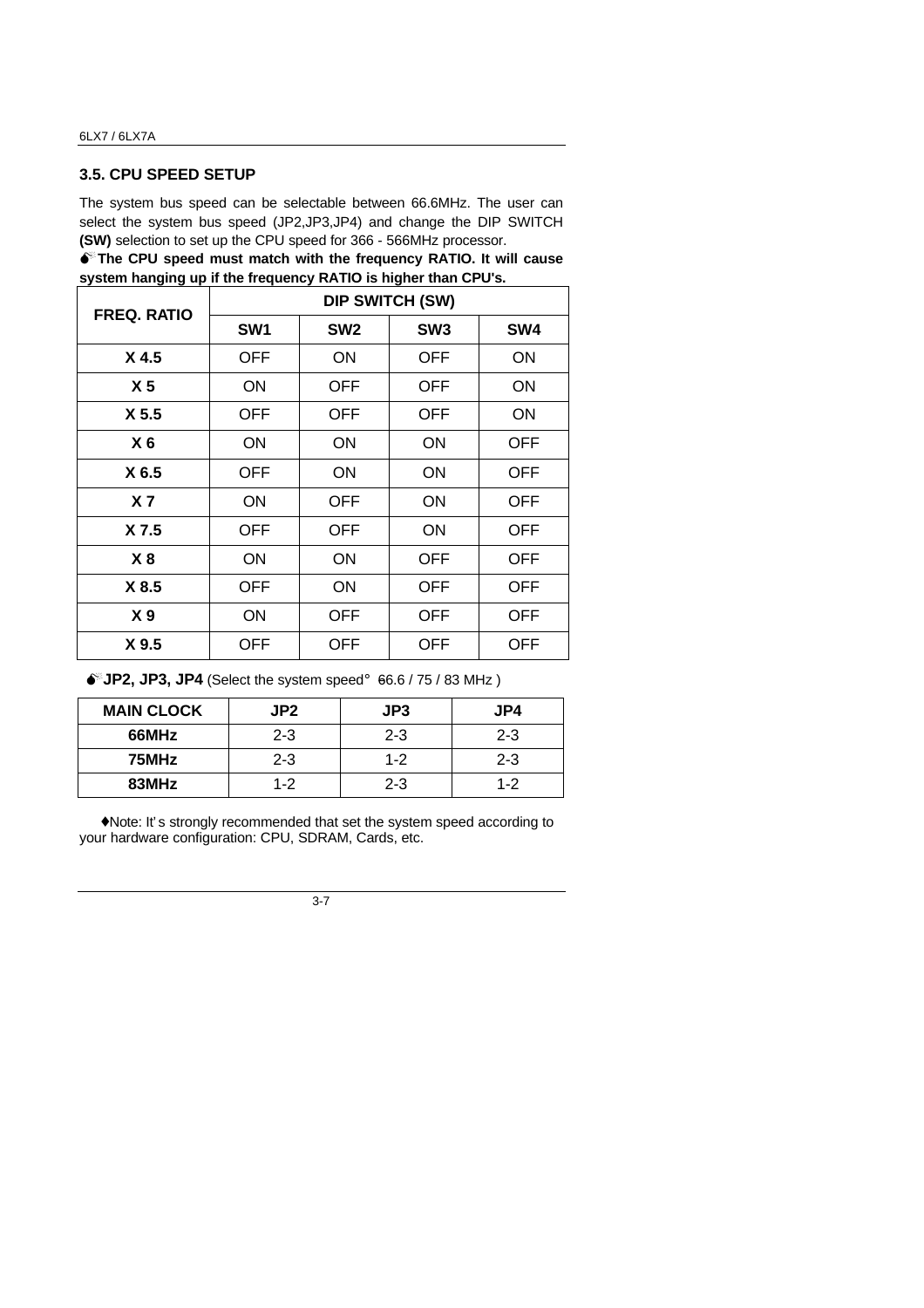## **3.6. CMOS RTC & ISA CFG CMOS SRAM**

There're RTC & CMOS SRAM on board; they have a power supply from external battery to keep the DATA inviolate & effective. The RTC is a REAL-TIME CLOCK device, which provides the DATE & TIME to system. The CMOS SRAM is used for keeping the information of system configuration, so the system can automatically boot OS every time. Since the lifetime of internal battery is 5 years, the user can change a new Battery to replace old one after it cannot work.

- $\bullet$  Danger of explosion if battery is incorrectly replaced.
- $\bullet$  Replace only with the same or equivalent type recommended by the manufacturer.
- $\bullet^*$  Dispose of used batteries according to the manufacturer's instructions.

## **3.7. SPEAKER CONNECTOR INSTALLATION**

There is a speaker in AT system for sound purpose. The 4 - Pins connector **SPK** is used to connect speaker.

## **3.8. HARDWARE RESET SWITCH CONNECTOR INSTALLATION**

The RESET switch on panel provides users with HARDWARE RESET function. The system will do a cold start after the RESET switch is pushed and released by user. The RESET switch is a 2 PIN connector and should be installed to **RST** on main board.

## **3.9. POWER LED CONNECTOR INSTALLATION**

System has Power LED lamp on the panel of case. The Power LED will light on off or flash to indicate which step on the system. The connector should be connected to **PWR** of main board in correct direction.

## **3.10. IDE & ATAPI DEVICE INSTALLATION**

There are two-Enhanced PCI IDE ports (**IDE1, IDE2**) on board, which following ATAPI standard SPEC. Any one IDE port can connected to two ATAPI devices (IDE Hard Disk, CD-ROM & Tape Driver), so total four ATAPI devices can exist in a system. The **HD** is the active LED port for ATAPI devices.